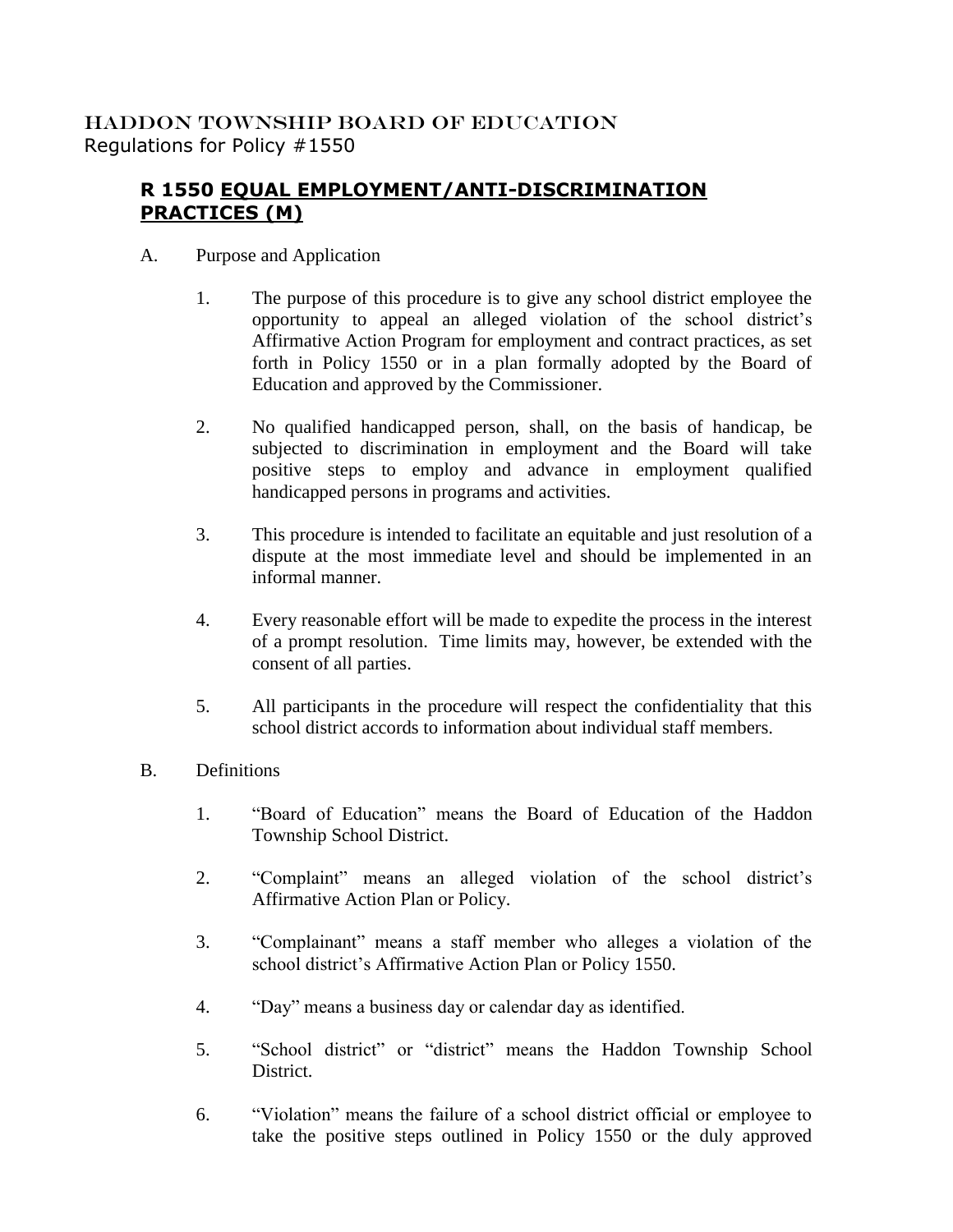Affirmative Action Plan to remove impermissible bias or preference from all aspects of school district employment or contract practices and/or to correct the results of past discrimination.

## C. Procedure

- 1. A Complainant who believes he/she has been harmed or adversely affected by a failure to enforce the school district's Affirmative Action Plan for employment and contract practices shall discuss the matter with his/her immediate supervisor in an attempt to resolve the matter informally.
	- a. In the event the Complainant believes their immediate supervisor may be conflicted or if the immediate supervisor is not available, the Complainant may proceed directly to the school district's Affirmative Action Officer as outlined in C.2. below.
	- b. In the event the Complainant believes the school district's Affirmative Action Officer may be conflicted, the Complainant may submit a written complaint to the Superintendent of Schools who will designate a supervisor or administrative staff member to conduct the investigation in accordance with the procedures outlined in this Regulation. The Superintendent will ensure the supervisor or administrative staff member is provided affirmative action training in accordance with State mandates and guidelines.
- 2. If the matter is not resolved to the satisfaction of the Complainant within ten business days, the Complainant may submit a written complaint to the Affirmative Action Officer. The complaint will include:
	- a. The Complainant's name and address;
	- b. The specific failure to act that the Complainant complains of;
	- c. The school officer or employee, if any, responsible for the alleged violation of the Affirmative Action Plan;
	- d. The results of discussions conducted in accordance with paragraph C.1.; and
	- e. The reasons why those results are not satisfactory.
- 3. The Affirmative Action Officer will investigate the matter informally and will respond to the complaint in writing no later than seven business days after receipt of the written complaint. A copy of the complaint and the response will be forwarded to the Superintendent.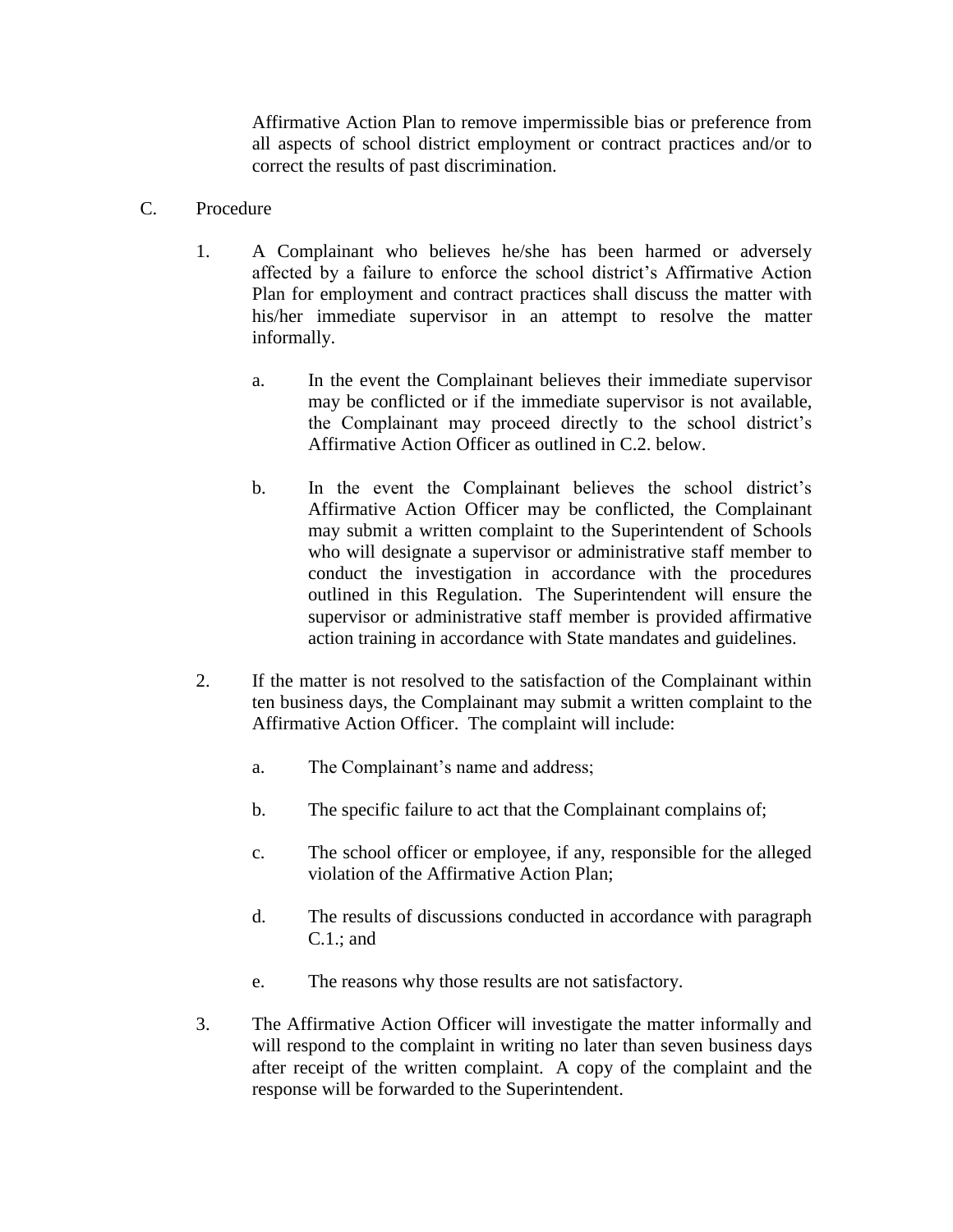- 4. The response of the Affirmative Action Officer may be appealed to the Superintendent in writing within three business days after it has been received by the Complainant. The appeal will include the original complaint, the response to the complaint, and the Complainant's reason for rejecting the response. A copy of the appeal must be given to the staff member alleged to have violated the Affirmative Action Plan.
- 5. Upon request, the Complainant will be given an informal hearing before the Superintendent, at a time and place convenient to the parties, but no later than seven business days after the request for a hearing has been submitted. The Superintendent may also require the presence at the hearing of the staff member charged with violation of the Affirmative Action Plan and any other person with knowledge of the violation complained of.
- 6. The Superintendent will render a written decision in the matter no later than seven business days after the appeal was filed or the hearing was held, whichever occurred later. Copies of the decision will be given to all parties.
- 7. The Complainant may appeal the Superintendent's decision to the Board by filing a written appeal with the Board Secretary no later than three business days after receipt of the Superintendent's decision. The appeal will include:
	- a. The original complaint;
	- b. The response to the complaint;
	- c. The Superintendent's decision;
	- d. A transcript of the hearing, if one has been made, or a summary of the hearing to which all parties have consented; and
	- e. The Complainant's reason for believing the Superintendent's decision should be changed.
- 8. A copy of the appeal to the Board must be given to the staff member, if any, charged with a violation of the Affirmative Action Plan.
- 9. The Board will review all papers submitted and may render a decision on the basis of the proceedings below. If the Complainant so requests, the Board may convene a hearing, at which all parties may be represented by counsel and may present and examine witnesses, who will testify under oath.